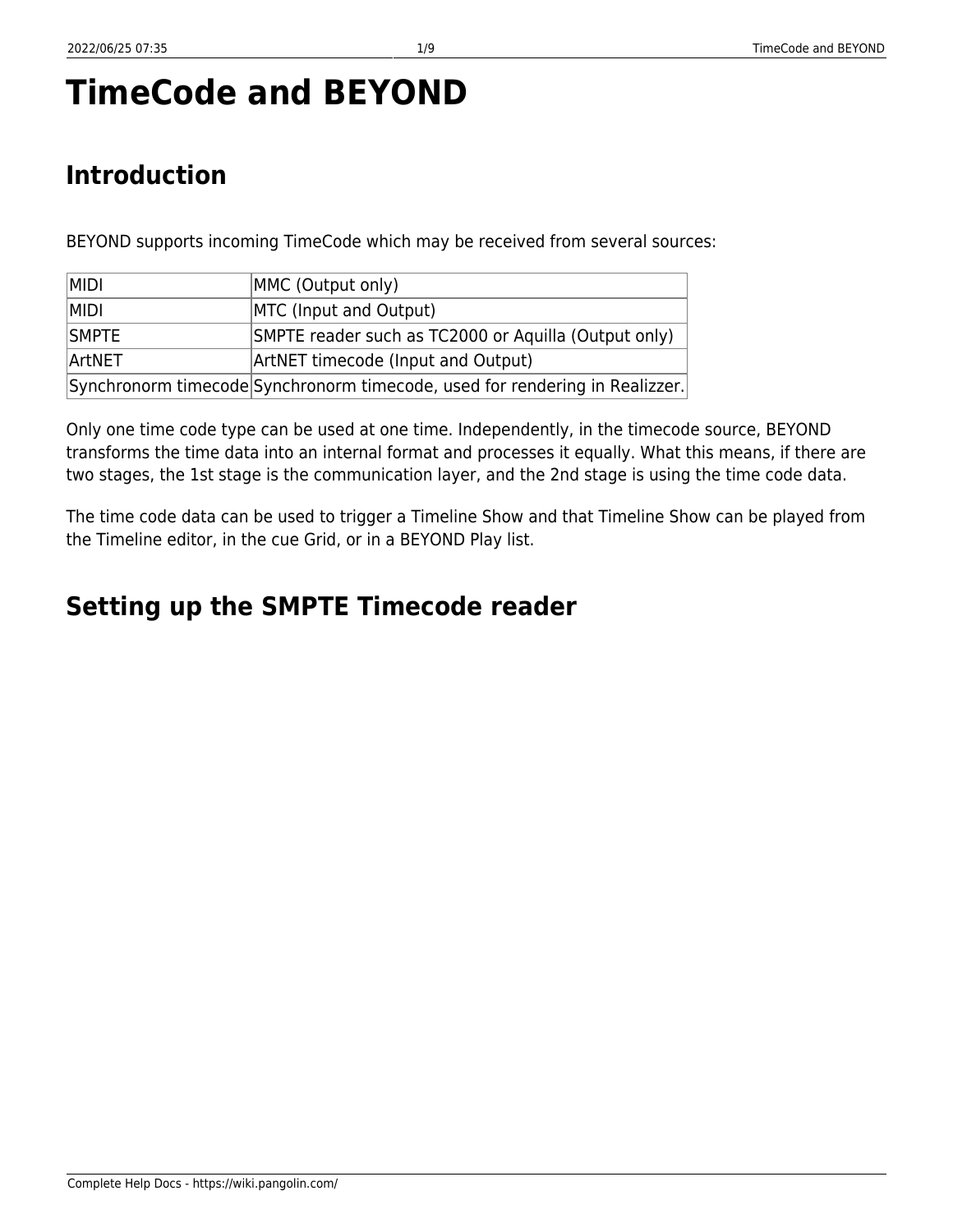| SMPTE Controller settings                |         |
|------------------------------------------|---------|
| Setting                                  |         |
| $\times$ Enable controller communication |         |
| 1. Select Communication port below:      |         |
| COM1                                     |         |
| COM4                                     |         |
|                                          |         |
|                                          |         |
|                                          |         |
| 2. Select time format:                   |         |
| SMPTE 24 (film)                          |         |
| SMPTE 25 (PAL)                           |         |
| SMPTE 30 drop (NTSC)                     |         |
| SMPTE 30 (music)                         |         |
|                                          |         |
| 3. Connect the controller:               | Connect |
|                                          |         |
|                                          | Close   |

- 1. Click on the Main "Settings" menu and select "SMPTE Controller Settings".
- 2. Click on "Enable controller communication" to create a corresponding communication component inside BEYOND.
- 3. Select a communication port that corresponds to the controller you are using.
- 4. Select the time format and ensure that it matches the setting on source of your incoming timecode. The format you choose must match the timecode source you are receiving from.
- 5. Click on Connect button to start communication with the TimeCode controller which will perform a test connection. At the end of the test, a confirmation message box should appear (see right). Otherwise a message box will appear informing of problem type.



<WRAP center round important 100%> If you own a **TC2000 Serial Sub-D 9 pin** version and in BEYOND you are not able connect to the TC2000, while you are able to read Timecode through the external time-code writer utility. Download **[THIS MICRO UTILITY](https://downloads.pangolin.com/_Files/BTC2000.zip)** , and run this utility in the background while using BEYOND. Then timecode will be pushed into BEYOND. </WRAP>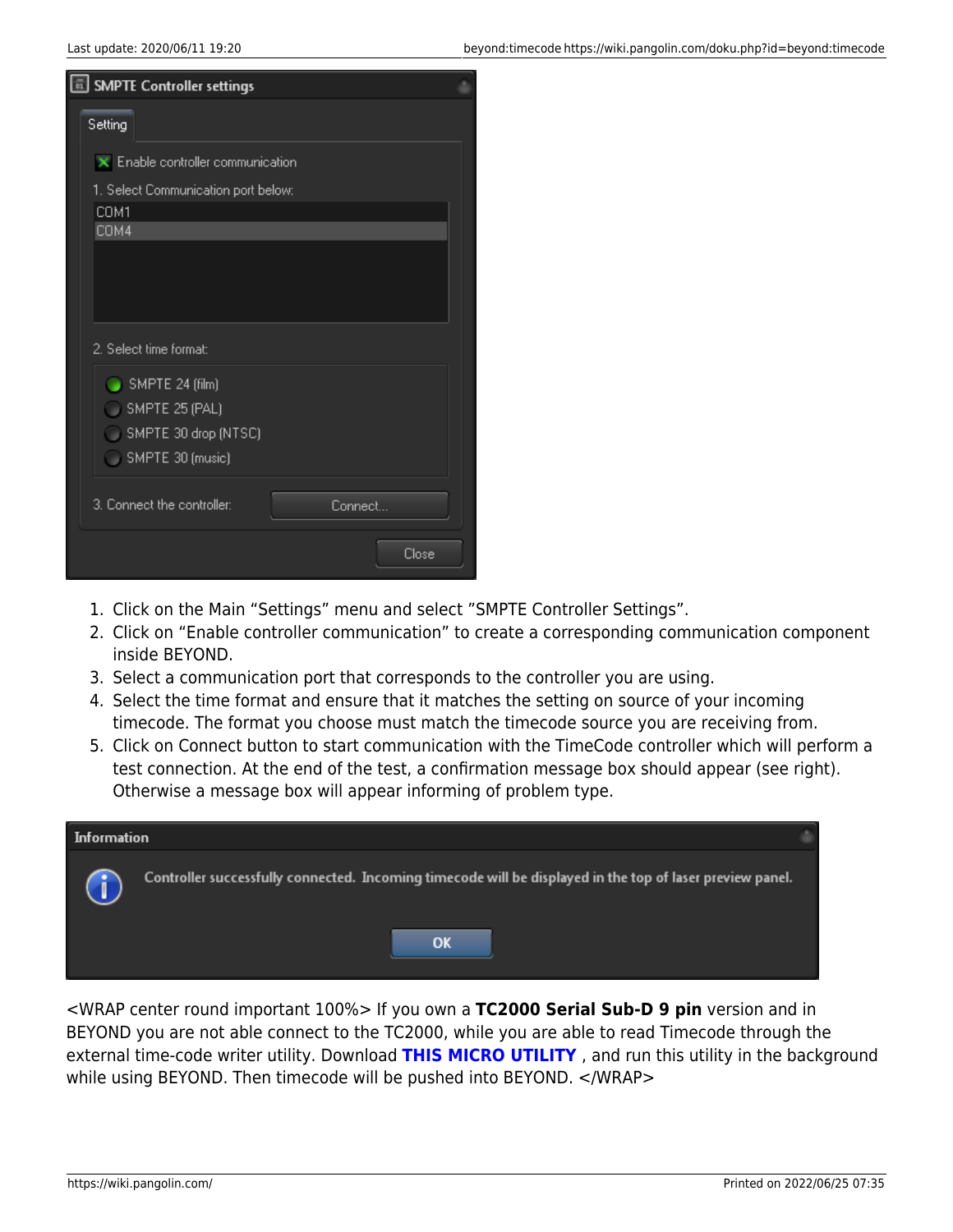#### **Timecode monitoring**

After the SMPTE Connection test, click on Close button. If incoming timecode is being received, you will see the time value in Preview panel of BEYOND.

The green label "SMPTE TE: XX XX XX XX" is a confirmation of the fully functional incoming timecode. If there is no such label then the timecode is not being received and there is some problem at communication stage.

- 1. Click on the Main "Settings" menu and select MIDI Settings.
- 2. Select the MIDI Device from one of the device drop down boxes.
- 3. Click OK.

The timecode for MIDI does not require any special settings configuration. The type of incoming time code will be detected automatically.

| -                      |                 | case value in Freview puller of BETS |                     |
|------------------------|-----------------|--------------------------------------|---------------------|
| Blackout               | Pause           | ×,                                   | Enable Laser Output |
| SMPTE TC: T14:42:48:11 |                 |                                      |                     |
|                        |                 |                                      |                     |
| Event                  | $\Sigma$ Effect | <b>-</b> Channels                    |                     |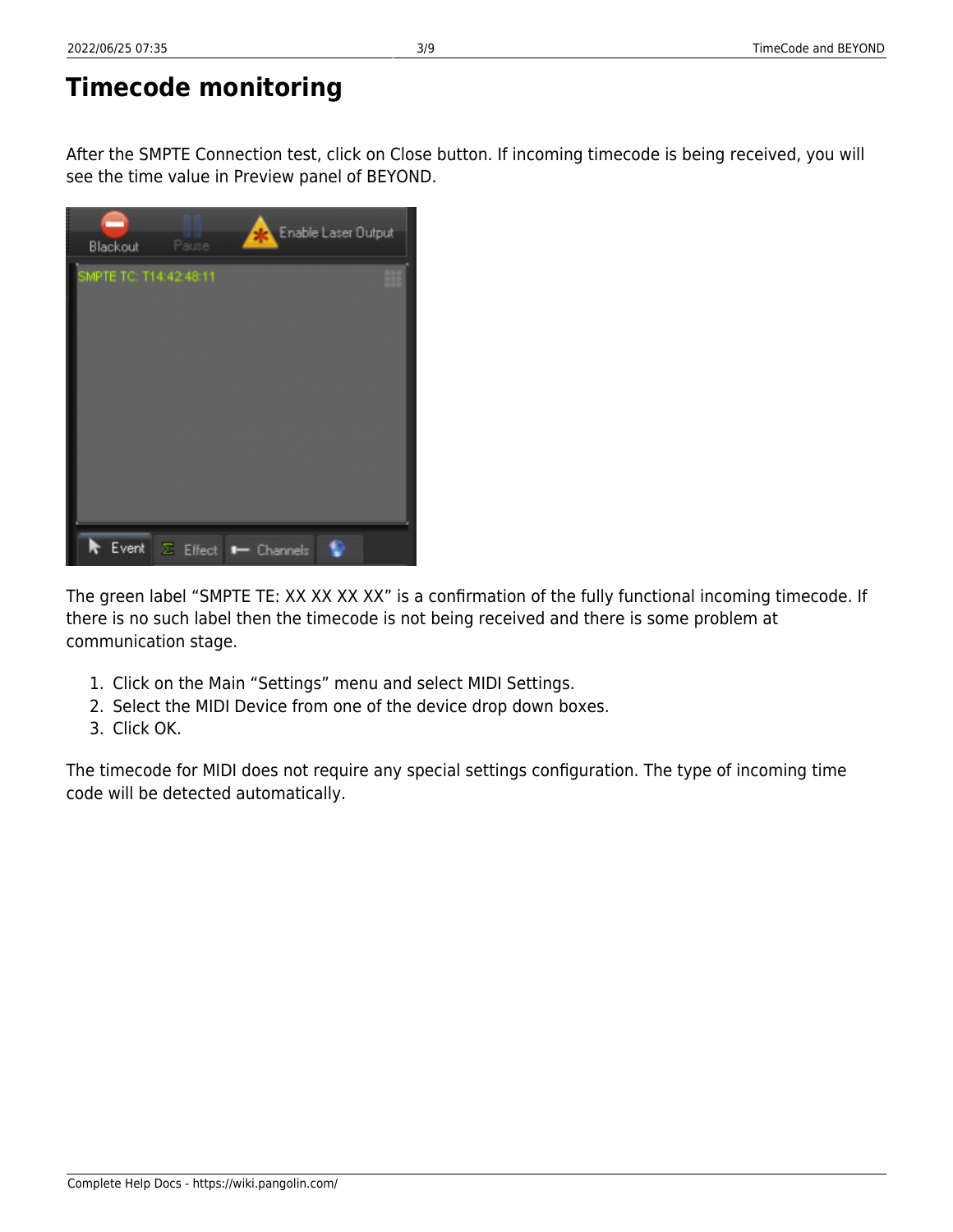| <b>MIDI Devices</b>                                                                           |  |
|-----------------------------------------------------------------------------------------------|--|
| <b>MIDI Devices</b>                                                                           |  |
| Device 1 (Input and Output)                                                                   |  |
| <b>ADREM PicoTC</b>                                                                           |  |
| <b>ADREM PicoTC</b>                                                                           |  |
| Configure<br>Device 2 (Input and Output)                                                      |  |
| (none)                                                                                        |  |
| (none)                                                                                        |  |
| Configure<br>Device 3 (Input and Output)                                                      |  |
| (none)                                                                                        |  |
| (none)                                                                                        |  |
| Configure                                                                                     |  |
| Device 4 (Input and Output)                                                                   |  |
| (none)                                                                                        |  |
| (none)                                                                                        |  |
| Configure                                                                                     |  |
| Information about startup of MIDI devices                                                     |  |
| no problems detected                                                                          |  |
| If you do not see MIDI messages - check MIDI<br><b>OK</b><br>Cancel<br>Device Settings dialog |  |

The confirmation of incoming timecode will again be shown in the Preview window:



## **Setup SNTC**

For using BEYOND with SNTC Time code, enable it within the Configuration settings menu, under the "Timecode" tab. Put an "x" in the box for "Enable SNTC Synchronorm Timecode".

The confirmation of incoming timecode will again be shown in the Preview window:

SNTC PLAY 00:05:22.00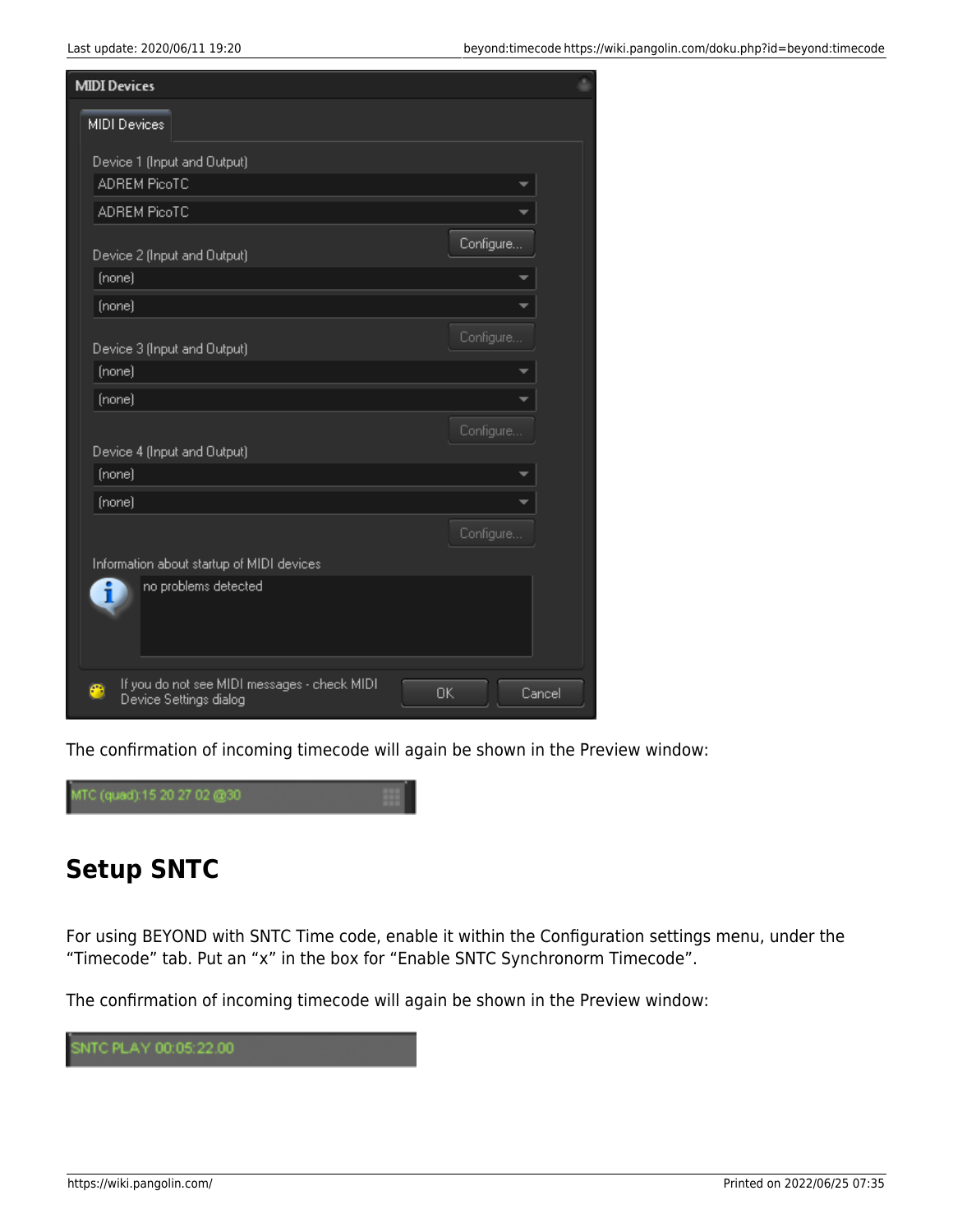## **Start using the time code**

| Configuration                                                                                                                                                                                                                             |                                |      |               |      |          |  |  |
|-------------------------------------------------------------------------------------------------------------------------------------------------------------------------------------------------------------------------------------------|--------------------------------|------|---------------|------|----------|--|--|
| Controllers                                                                                                                                                                                                                               | <b>Blackout</b><br>Zone hotkey |      | Laser Preview |      |          |  |  |
| Log system                                                                                                                                                                                                                                | Live Control                   | Misc | Tuning        | Grid | Timecode |  |  |
| Timecode routing<br>Automatic depending on mode - Grid, Timeline, Playlist<br>Always to Grid                                                                                                                                              |                                |      |               |      |          |  |  |
|                                                                                                                                                                                                                                           | Always to Timeline             |      |               |      |          |  |  |
| Always to Playlist<br>Incoming timecode<br>X Enable MIDI timecode - MTC and MMC<br>Enable Art Net timecode<br>Enable SNTC Synchronorm Timecode<br>Keep running even though timecode stops<br>$\times$ Enable time smooth filter<br>P.I.S. |                                |      |               |      |          |  |  |
|                                                                                                                                                                                                                                           |                                |      | OΚ            |      | Cancel   |  |  |

Please verify your TimeCode Settings before using the TimeCode to run a show. Main menu – Settings – Configuration.

**Timecode routing** defines where in BEYOND the time code will be delivered. The default option is "automatic" which will deliver the timecode to the Grid, the Timeline or a Playlist depending your current view mode. If you need the time code to only be routed to a Timeline or a Playlist, you must choose that corresponding option.

#### **Incoming timecode options**

"**Enable MIDI timecode - MTC and MMC**" only set this option ON if you are using MIDI time code. Otherwise the recommended state is OFF.

"**Enable Art Net timecode**" - only set this option ON if you are using ArtNet time code. Otherwise recommended state is OFF.

"**Enable SNTC Synchronorm Timecode**" - set this option ON only if you need to synchronize BEYOND with Synchronorm software.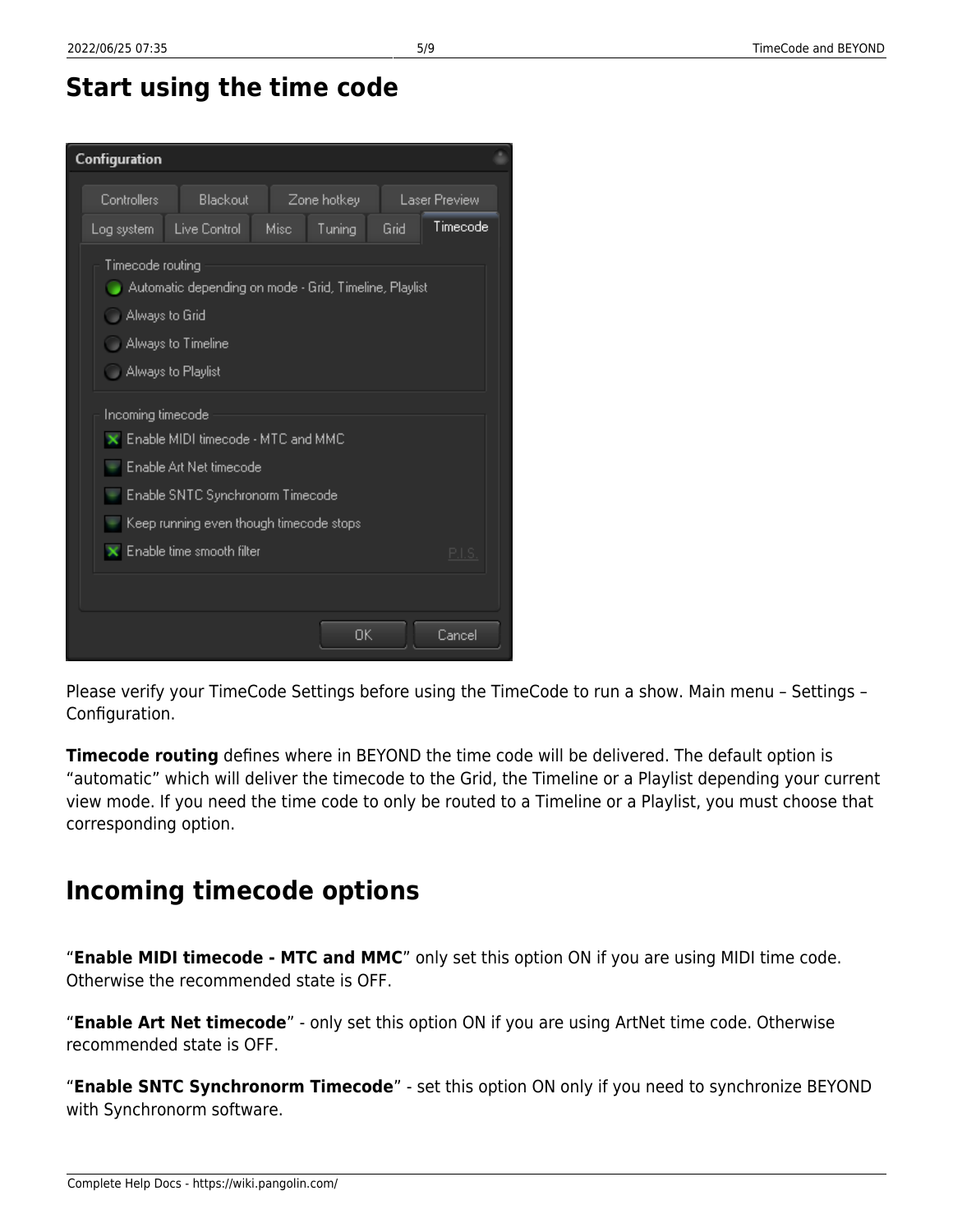"**Keep running even though timecode stops**" - when this option enabled, BEYOND will continue the show playback even if the incoming timecode signal is lost, or stopped. This option allow the show to continue playback even if there are some drops in timecode signal. When this option is disabled, BEYOND will stop the show playback after 1 second of timecode signal timeout.

"**Enable time smooth filter**". BEYOND can use the time (from timecode) directly. The time value coming from the TimeCode Controller will be used over and over again until a new value has been received. An alternative solution is based on BEYOND detecting the timecode speed and following the time code as close as possible. In this situation, BEYOND will not just wait for next time code value, it will continue to play the show based on the TimeCode speed it detected. As a result the time is always going forward and moves smoothly. The time smooth filter should be enabled in all cases, except when you need the show to **stay** in some exact time.

### **Using the Timeline with the incoming timecode.**

Once communication between the TimeCode Device and BEYOND has been verified, and you see the timecode value in showing in the Preview panel, you then need to make a few final settings to have TimeCode trigger show playback. You need to enable TImeCode in the Show properties and enable "TC-IN" on the Timeline toolbar.

To enable the time code within the Timeline Show properties, click File→Show properties→TimeCode input tab). After that setting is changed, the timeline will be able to react to incoming timecode. This setting change is required for using a TimeCode triggered Show from within a cue in the Workspace Grid. A Timeline Show without this setting enabled will start right after the Cue is clicked on. A Timeline Show with this setting enabled will go into waiting state when clicked on and will start only after timecode is received.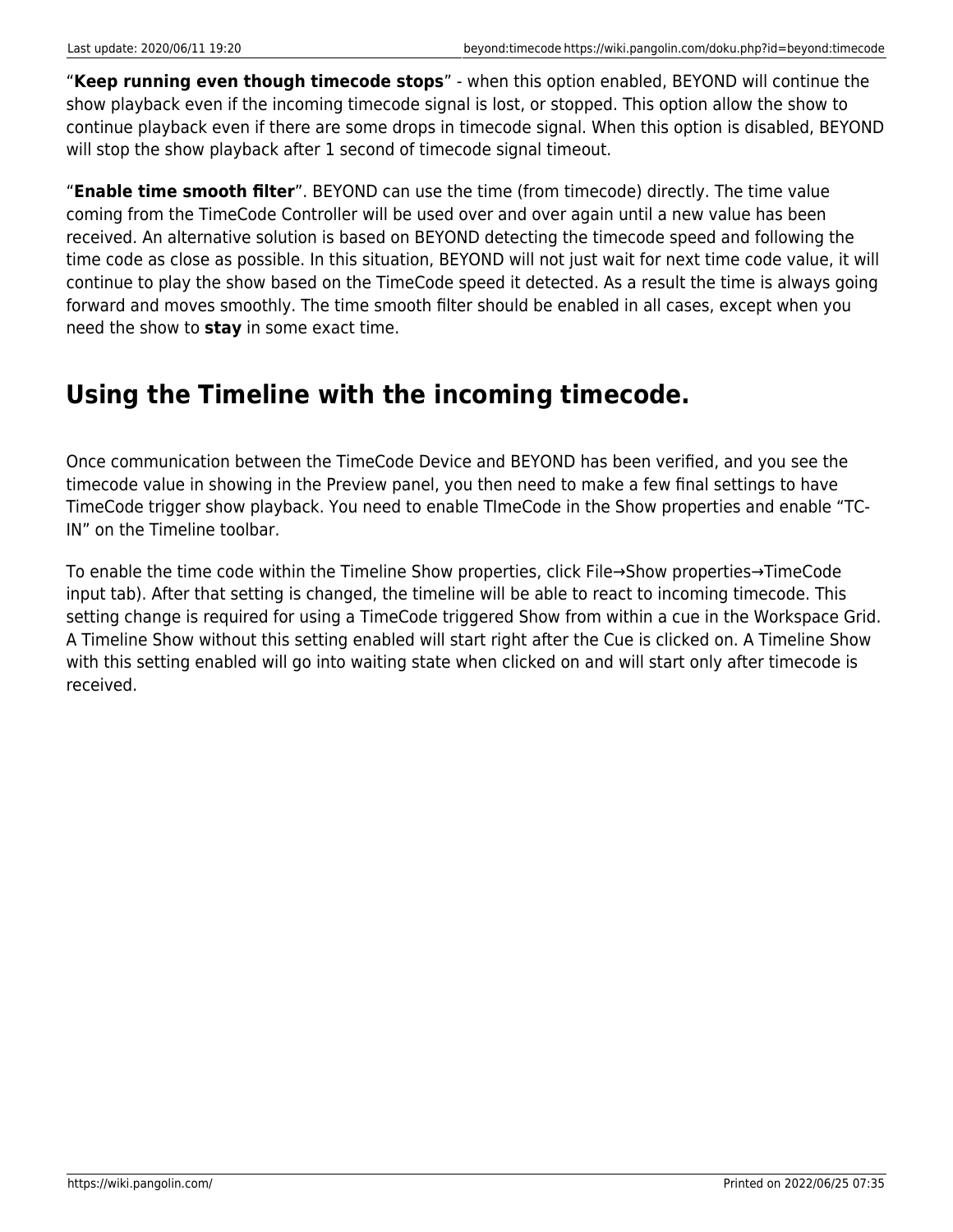| Show properties                 |                                    |             |  |                  |  |                  |        |  |
|---------------------------------|------------------------------------|-------------|--|------------------|--|------------------|--------|--|
| General                         | Time code input                    |             |  | Time code output |  |                  |        |  |
|                                 | $\times$ Enable incoming timecode: |             |  |                  |  |                  |        |  |
| Timecode offset:                |                                    |             |  |                  |  |                  |        |  |
| Hour<br>0                       |                                    | Minute<br>О |  | Second<br>0      |  | Millisecond<br>Ю |        |  |
|                                 | $0 - 23$                           | $0 - 59$    |  | $0 - 59$         |  | $0 - 999$        |        |  |
|                                 |                                    |             |  |                  |  |                  |        |  |
| Add to incoming timecode        |                                    |             |  |                  |  |                  |        |  |
| Subtract from incoming timecode |                                    |             |  |                  |  |                  |        |  |
|                                 |                                    |             |  |                  |  |                  |        |  |
|                                 |                                    |             |  |                  |  |                  |        |  |
|                                 |                                    |             |  |                  |  |                  |        |  |
|                                 |                                    |             |  |                  |  |                  |        |  |
|                                 |                                    |             |  |                  |  |                  |        |  |
|                                 |                                    |             |  |                  |  |                  |        |  |
|                                 |                                    |             |  |                  |  |                  |        |  |
|                                 |                                    |             |  |                  |  |                  |        |  |
|                                 |                                    |             |  | OK               |  |                  | Cancel |  |
|                                 |                                    |             |  |                  |  |                  |        |  |

The timecode enabled setting is one of Show properties and must be set for each Timeline Show you want to react to TimeCode data, **Do not forget to save the Show file after this setting has been enabled!**

Once you change the Show properties to enable timecode reaction, then a "TC-IN" button will appear on the Timeline tool bar:



The TC-IN button has been added because of safety reasons. When a Show has TimeCode enabled the Show playback will started as soon as timecode data is received. If you will click the Blackout button, then playback will be terminated, but the timecode will start the playback of the Show again. For preventing such situations the TC-IN button was added.

#### **Checklist for using incoming timecode**

- 1. Ensure that your TimeCode device is connected and configured (depends on your timecode data source - SMPTE Settings, MIDI setting dialogs).
- 2. Ensure that you see incoming timecode values (green text) in the Preview panel.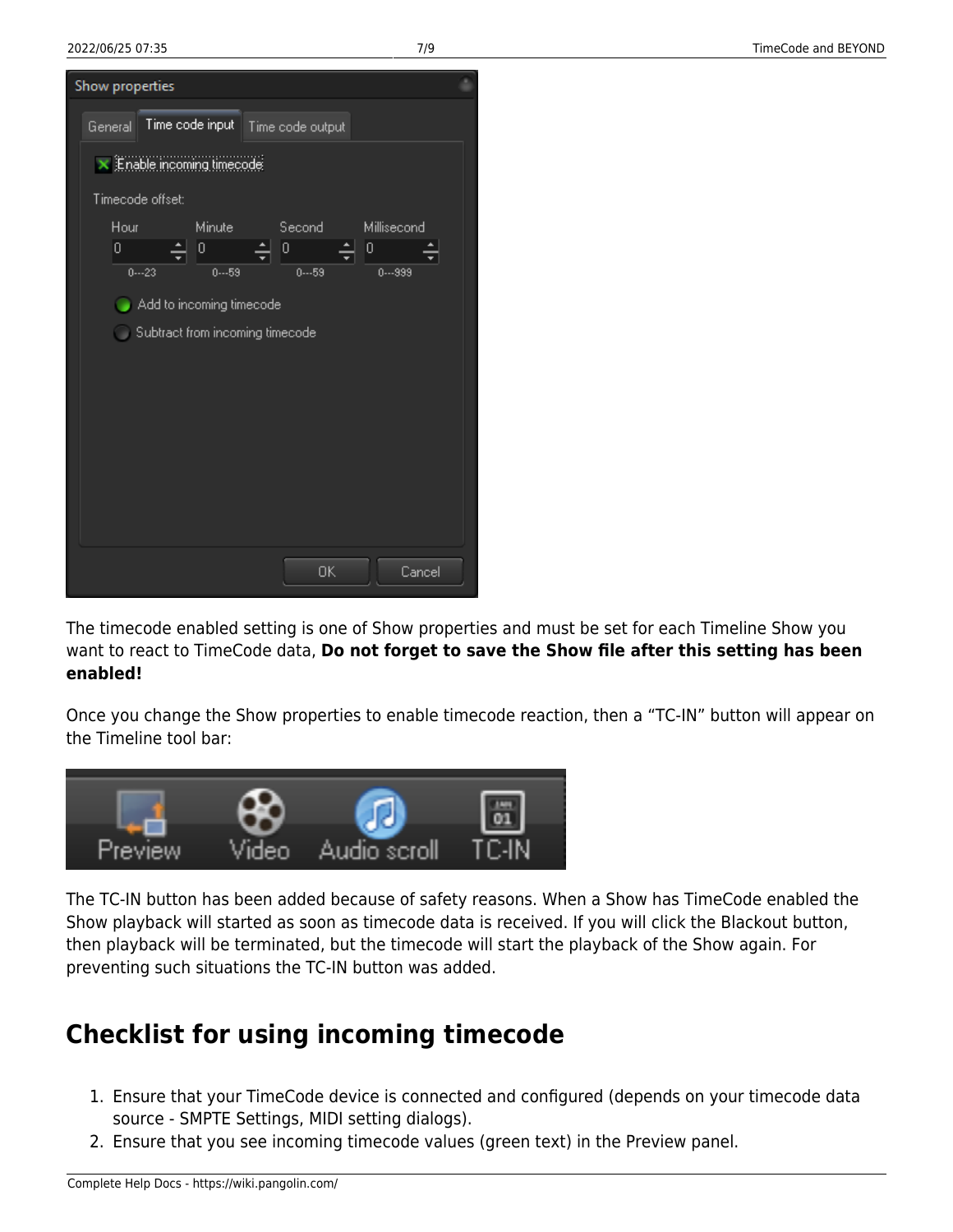- 3. Ensure that the Timeline Show properties have the use timecode Enabled.
- 4. Click on the TC-IN button before the start of sending TimeCode data.

IMPORTANT: Timeline Shows ignore timecode if the time value is out of bounds.

#### **Shows, Timecode and Grid.**

A Timeline Show with incoming timecode enabled has special TC icon when the Show is saved to a workspace cue:



After click on the Cue, a flashing "TC" text will appear in the cue. It means that show player is waiting for incoming time code data to trigger the cue.



When timecode data is received then playback of the Timeline Show cue will start automatically. At the end of Show, the Cue playback will stop, and will not react anymore to incoming timecode data.

#### **Timecode and Audio/Video event on timeline.**

BEYOND only allows the use of one source of incoming timecode. You can synchronize timeline to Media events OR to Incoming timecode. BEYOND will not synchronize Media events to incoming timecode due to a variety of reasons. We recommend using Media events as the primary source of timecode and allowing BEYOND to generate outgoing timecode. In this case BEYOND synchronizes a timeline according a Media event, and generates timecode to send to external systems.

## **Using the Timeline with the outgoing timecode.**

Using outgoing timecode from is easier. Outgoing timecode can be generated by any timeline that has enabled option "Enable outgoing timecode".

See documentation for the Configuration dialog menu that has tabs for Incoming and Outgoing timecode.